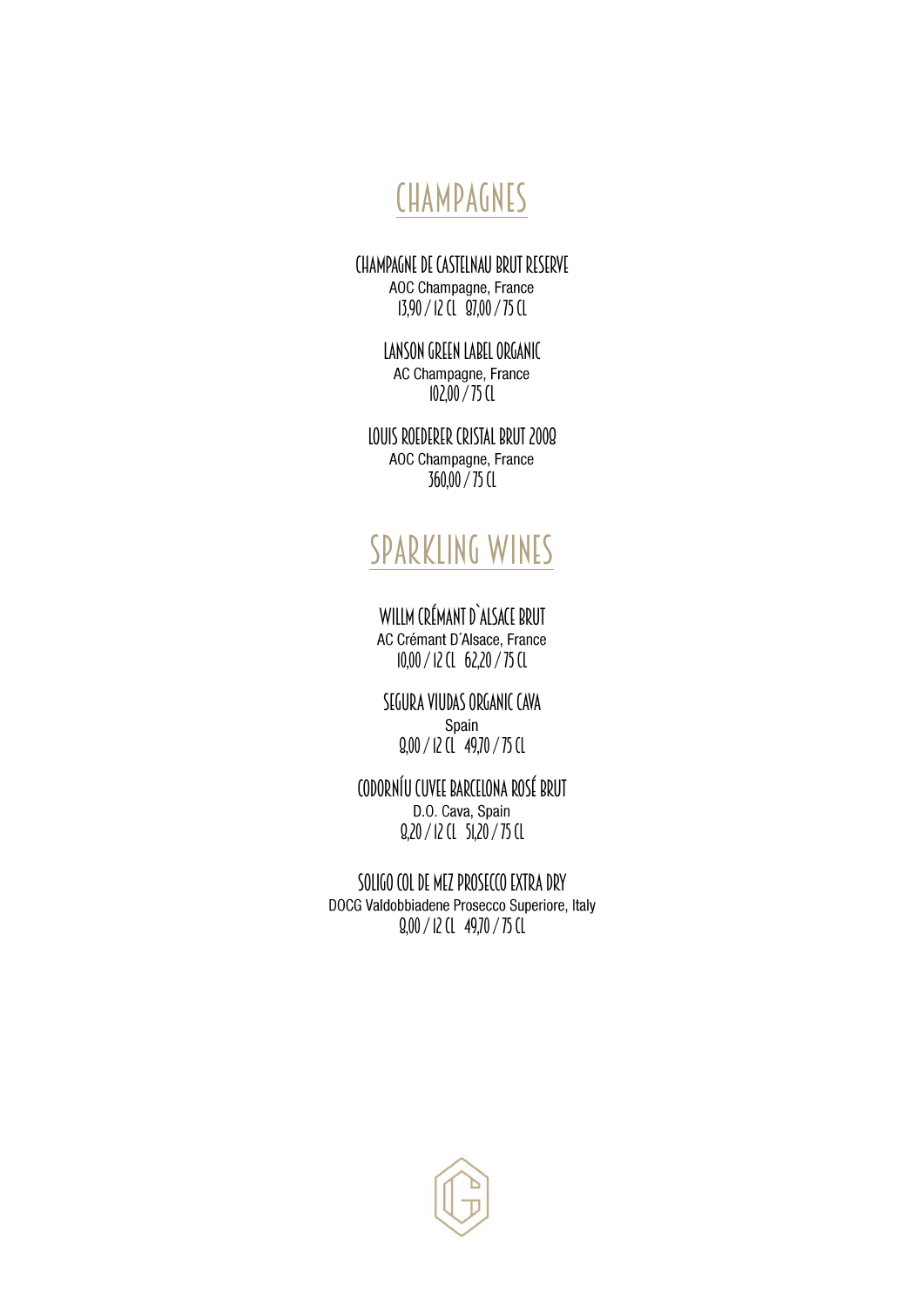#### WHITE WINES

ARTHUR METZ RIESLING GRAND CRU STEINKLOTZ<br>AOP Alsace Grand Cru, France

14,10 / 16 cl 66,20 / 75 cl

LOUIS JADOT CHABLIS<br>AC Chablis, Bourgogne, France 14,30 / 16 cl 67,20 / 75 cl

SANCERRE BLANC LES CELLIERS DE LA PAULINE<br>France 14,30 / 16 cl 67,20 / 75 cl

WILLM GEWÜRZTRAMINER RÉSERVE 2015<br>Maison Willm, Alsace, France 11,10 / 16 cl 52,20 / 75 cl

CESARI PINOT GRIGIO DELLE VENEZIE 10,60 / 16 cl 49,70 / 75 cl

GRÜNER VELTLINER ZÖBINGER HEILIGENSTEN KAMPTAL RESERVE 14,50 / 16 cl 68,20 / 75 cl

> ZEROPURO LANDAE PECORINO Italy 11,10 / 16 cl 52,20 / 75 cl

SCHLOSS GELBLACK RIESLING TROCKEN Germany 14,40 / 16 cl 67,70 / 75 cl

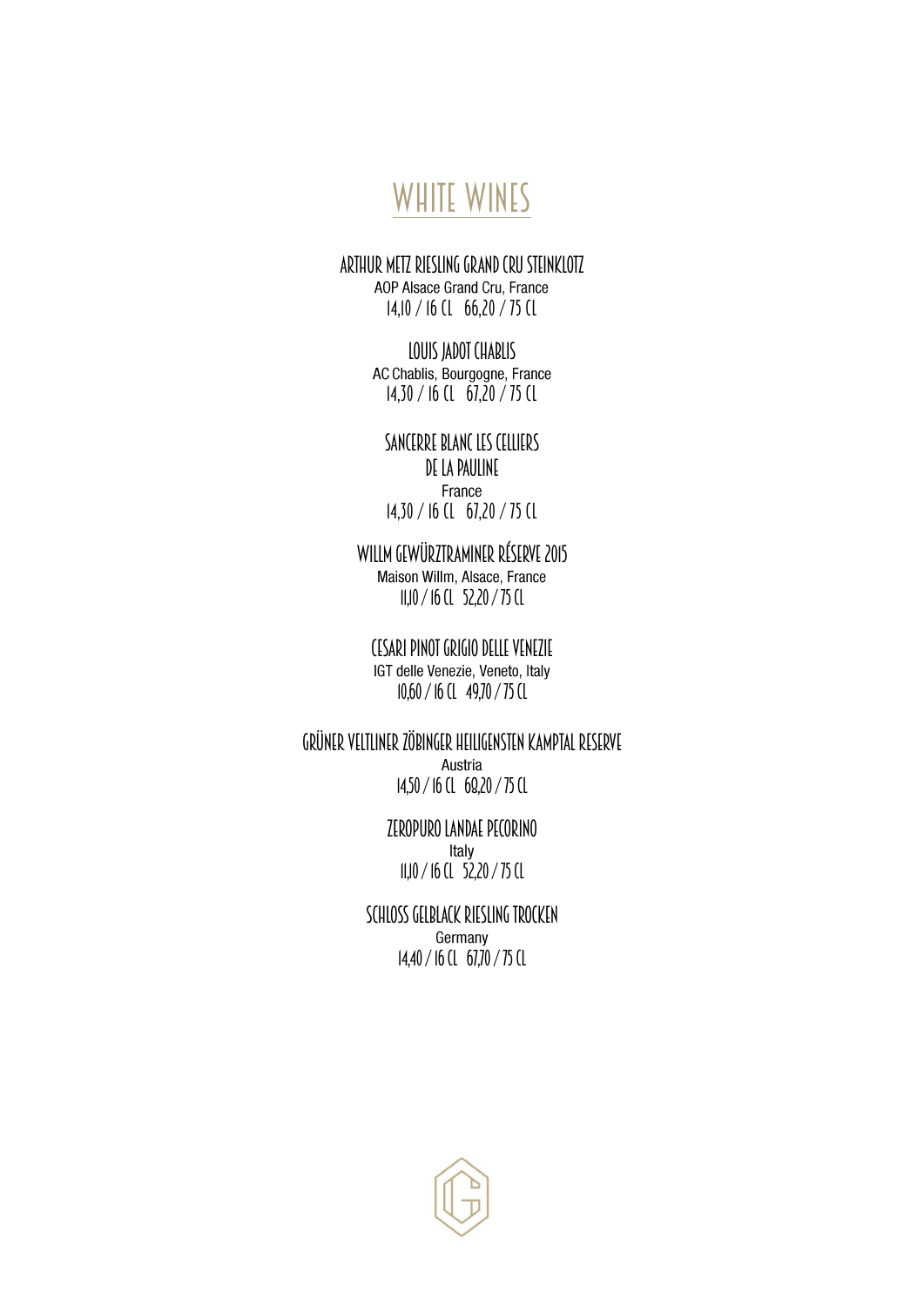LA BAUME VIOGNIER 11,50 / 16 cl 53,70 / 75 cl

MISTY COVE ESTATE SAUVIGNON BLANC<br>Misty Cove Wines, Marlborough, New Zealand 11,60 / 16 cl 54,20 / 75 cl

#### Red Wines

#### SMOKING LOON OLD VINE ZINFANDEL 11,70 / 16 cl 54,70 / 75 cl

CHÂTEAU DU TRIGNON CÔTES DU RHÔNE 11,50 / 16 cl 53,70 / 75 cl

COUVENT DES JACOBINS PINOT NOIR 13,10 / 16 cl 61,20 / 75 cl

JOSEPH FAIVELE BOURGOGNE PINOT NOIR 15,20 / 16 cl 71,20 / 75 cl

GENERACION 76 ORGANIC TEMPRANILLO 11,30 / 16 cl 53,20 / 75 cl

OGIER CHATEAUNEUF-DU-PAP BOIS DE PIED REDAL ORGANIC 17,60 / 16 cl 82,70 / 75 cl

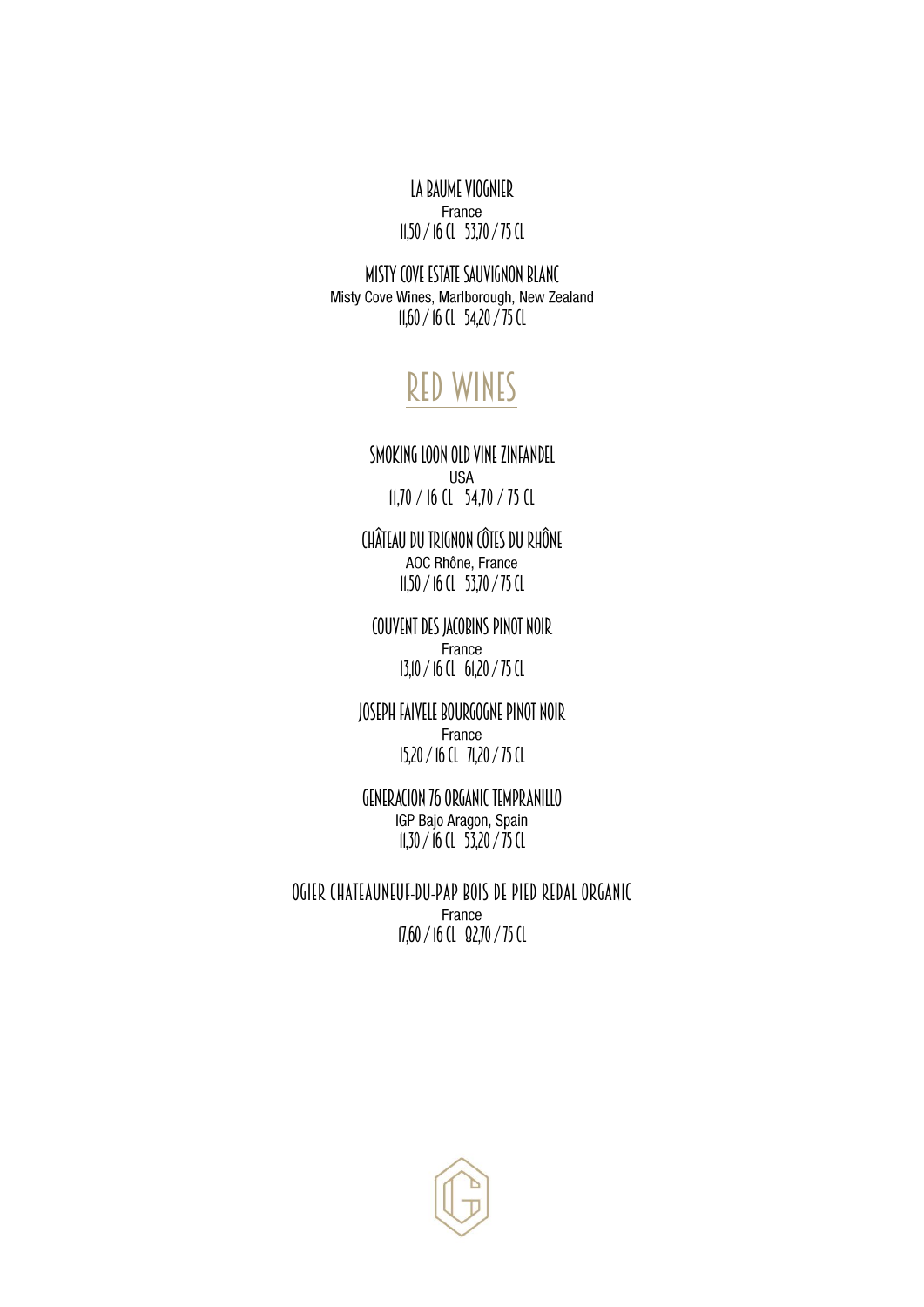LA BAUME MERLOT 11,00 / 16 cl 51,70 / 75 cl

### LEONARDO DA VINCI CHIANTI RISERVA<br>DOCG Chianti Riserva, Toscana, Italy

10,90 / 16 cl 51,20 / 75 cl

## ZENATO RIPASSA<br>Zenato, Veneto, Italy

70,70 / 75 cl

CAPITEL DE ROARI AMARONE DELLA VALPOLICELLA CLASSICO<br>Luigi Righetti, DOCG Amarone della Valpolicella Classico, Veneto, Italy 74,70 / 75 cl

### Rose Wines

VICTORIE L´AUDACIEUSE ROSE 10,60 / 16 cl 49,70 / 75 cl

BARTH SPÄTBURGUNDER ROSÉ TROCKEN VDB GUTSWEIN<br>Weingut Barth, Rheingau, Germany 13,20 / 16 cl 61,70 / 75 cl

> THAT´S NEISS PINK RIESLING Germany 11,00 / 16 cl 51,70 / 75 cl

#### Orange Wines

RIGAL ORIGINAL GROS MASENG VIN ORANGE 12,90 / 16 cl 60,70 / 75 cl

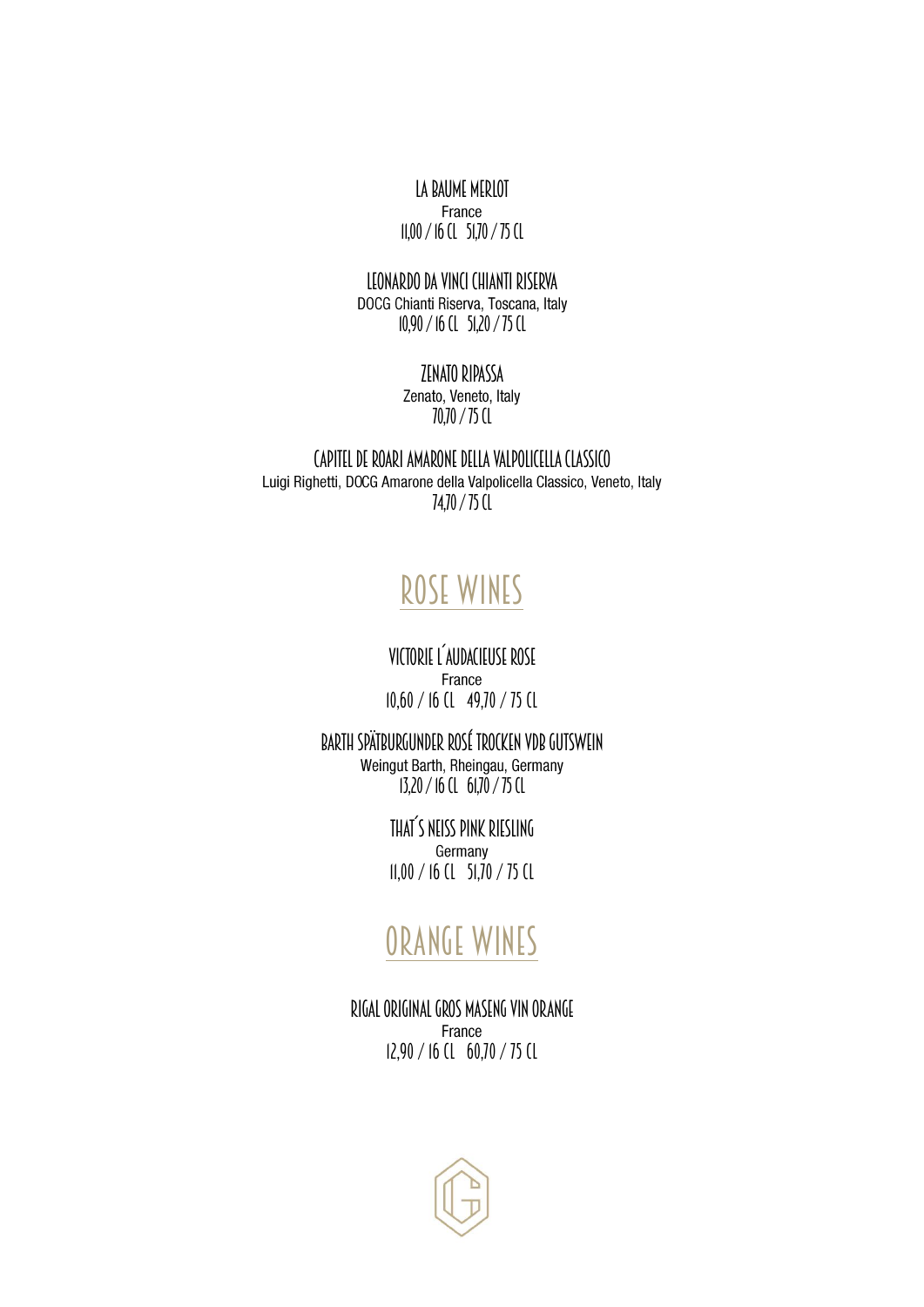## Dessert Wines

COSSETTI MOSCATO D´ASTI LA VITA 9,40 / 8 cl 44,20 / 37,5 cl

GOLSER WINE BEERENAUSLESE<br>Golser Wein, Burgenland, Austria 13,20 / 8 cl 62,20 / 37,5 cl

CHATEAU LES MINGETS SAUTERNES 12,00 / 8 cl 56,20 / 37,5 cl

## PORT WINES & SHERRY

GRAHAM´S NATURA RESERVE RUBY PORT 7,60 / 8 cl 71,20 / 75 cl

GRAHAM´S 10 YEARS OLD TAWNY PORT 8,60 / 8 cl 81,20 / 75 cl

> OSBORNE FINO QUINTA<br>Do Jerez, Spain 7,80 / 8 cl 36,20/ 37,5 cl

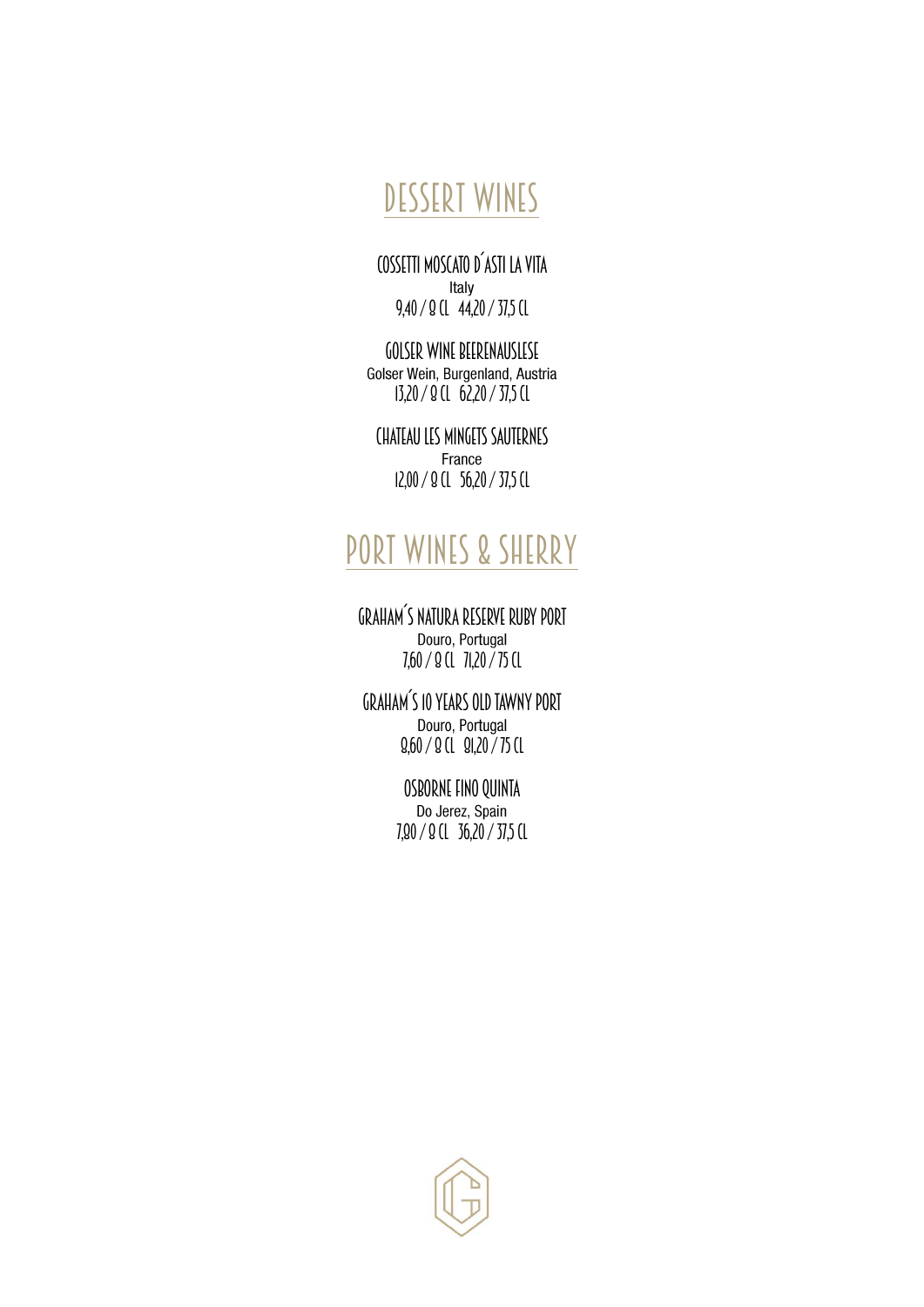#### Beers & Others

#### **HANASSA / DRAFT**

HARTWALL AURA 4,5 %  $7,30/0,41$ 

LAGUNITAS IPA 6,2 % 10,40 / 0,4 l

> GUINNESS<br>Dry Stout, Ireland  $11,90 / 0.51$

#### BIRRA MORETTI Lager, Italy 9,90 / 0,4 l

#### PANIMOMESTARIN VAIHTUVA / BREWERS SEASONAL DRAFT 7,90 / 0,4 l

#### **PULLOSSA / BOTTLES**

# HEINEKEN 5 %<br>Lager, Netherlands

7,80

# LAPIN KULTA PURE 4,5 %

Gluteeniton / Gluten free 6,90

KRUSOVICE CERNE TUMMA 3,8 % 9,30

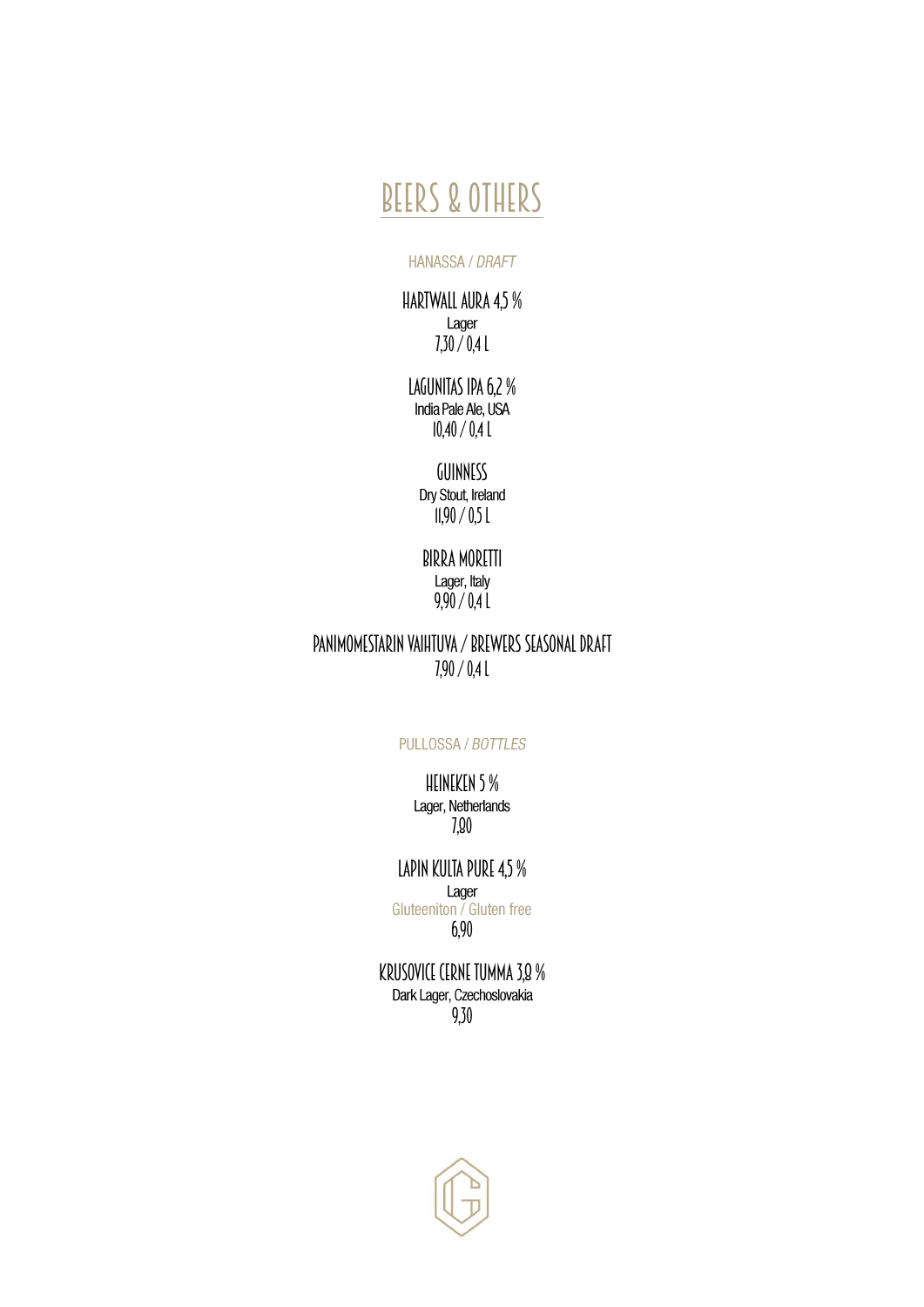KRUSOVICE IMPERIAL 5,0 %<br>Lager, Czechoslovakia 9,70

> SOL 4,5 %<br>Lager, Mexico 8,80

FULLER`S ESB 5,9 %<br>Extra Special Bitter, England 10,80

AYINGER BRÄUWEISSE 5,1 %<br>Hefeweizen, Germany 10,30

AYINGER URWEISSE 5,8 % 10,30

AYINGER BAIRISCH PILS 5,3 %<br>Pils, Germany 9,70

LA TRAPPE BLOND 6,5 %<br>Trappist, Netherlands 10,40

LA TRAPPE DUBBEL 7 %<br>Trappist, Netherlands 10,20

PÜHASTE DEKADENTS IMPERIAL STOUT 11,2 % 12,60

> HEINEKEN 0,0 %<br>Lager  $-5.90$

ECUSSON BRUT BIO GENEREUX 5,5 % 9,60